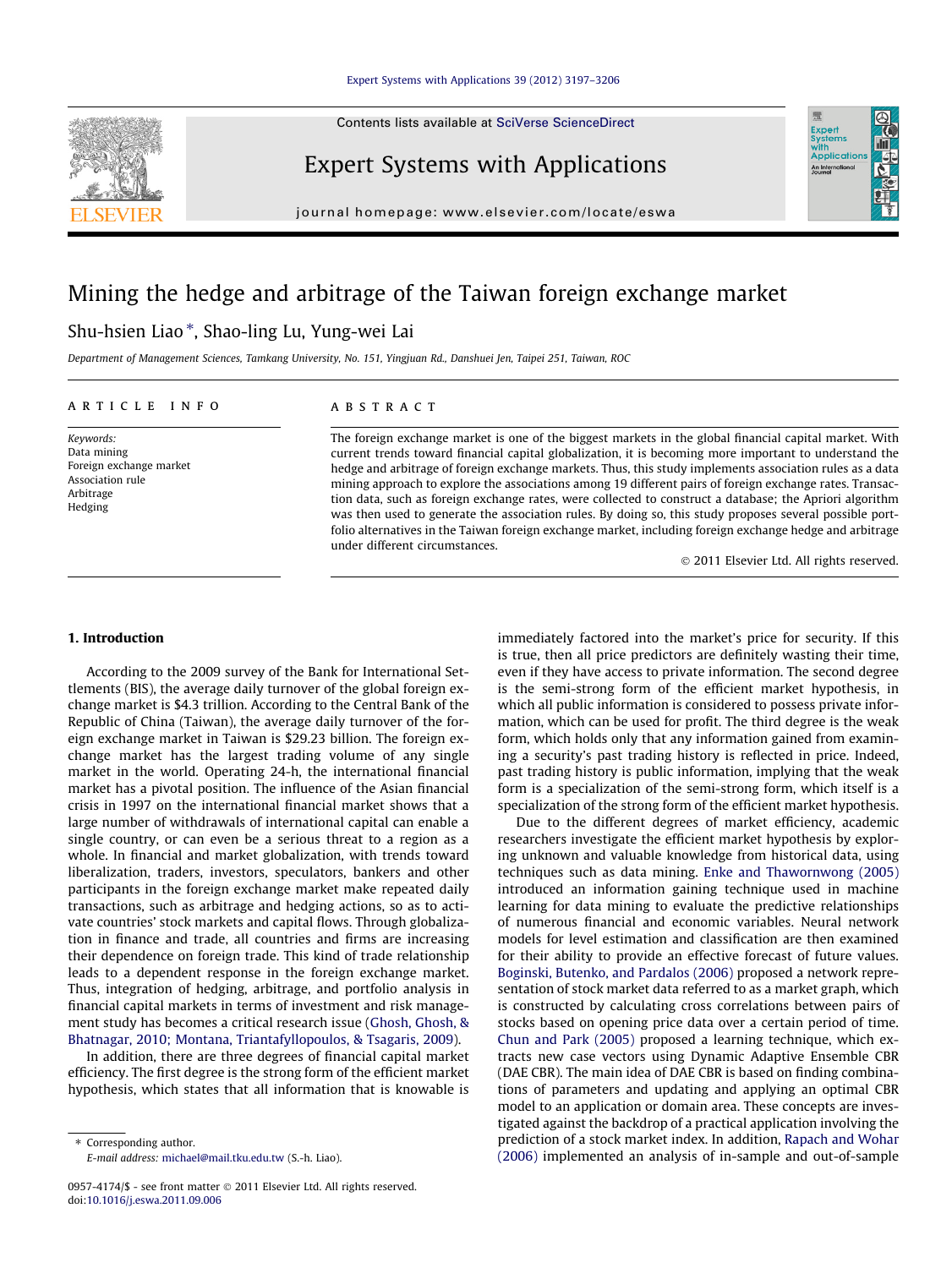tests of stock return predictability in an effort to better understand the nature of the empirical evidence in return predictability. Their study finds that certain financial variables display significant insample and out-of sample predictive ability with respect to stock returns. Overall, most studies consider stock market analysis as a time series problem, and there have been few studies have used stock market efficiency to explore the possible cause-and-effect relationships among different stock categories or the influence of outside factors [\(Liao, Ho, & Lin, 2008](#page--1-0)). On the other hand, Montana et al. proposed a concept of statistical arbitrage, an investment strategy that exploits patterns detected in financial data streams. They demonstrate that flexible least squares (FLS) are algebraically equivalent to the well-known Kalman filter equations, and take advantage of this equivalence to gain a better understanding of FLS and suggest a more efficient algorithm. Their study presented promising experimental results obtained from a FLS-based algorithmic trading system for the S&P 500 Futures Index are reported ([Montana et al., 2009](#page--1-0)).

Accordingly, this study investigates the research issues related to the hedging and arbitrage of the Taiwan exchange market. They issues discussed here include: (1) from the October 1, 2008 to September 30, 2009 transactions in the Taiwan foreign exchange market were predominately in NT dollars. The foreign currency exchange rate between the 19 files changed due to their relevance and mutual influence. We go on to explore the various types of foreign currency, examining whether the ups and downs are linked or whether the order of interaction, that is, the relationship between the ups and downs is relevant. We also assess the influence of the rising effect losing streaks on compensatory growth. (2) To explore the links with the mining out of the actual foreign exchange rules and make a comparative analysis of market trends. (3) To examine how each of the ups and downs of the currency linked relationship between the arbitrage and hedging of operations are applied to the proposed business and corporate investment to avoid exchange rate risk and profit objectives. The rest of this study is organized as follows. In Section 2, we present the background of foreign exchange market management and the stock market in Taiwan. Section 3 describes the methodology, including the research framework, data sources, and database design. Section [4](#page--1-0) presents the data mining approach, association rules, and data mining tool – SPSS Clementine, and discusses research findings. Section [5](#page--1-0) illustrates the data mining results and Section [6](#page--1-0) describes research findings and managerial implications. Finally, Section [7](#page--1-0) presents a brief conclusion.

#### 2. Taiwan financial capital market

#### 2.1. Taiwan foreign exchange market

Prior to February 1979, management of foreign exchange in the Republic of China was characterized by a central clearing and settlement system. Following the establishment of the Taipei Foreign Exchange Market in February 1979, a flexible exchange rate system was formally implemented. Since then, the NT dollar exchange rate has been determined by the market. However, when seasonal or irregular factors disrupt the market, the Central Bank of China (CBC) will step in to maintain an orderly foreign exchange market. However, the CBC has continued to promote financial liberalization and internationalization. The management of capital movements is market based. In general, capital can flow freely in and out of Taiwan. The CBC's management philosophy of its foreign exchange reserves centers around liquidity, security, and profitability. The foreign exchange reserves have also been used to promote economic development and industrial upgrading.

On the other hand, as the domestic financial market has opened up further to foreigners after Taiwan's entrance in the World Trade Organization (WTO), the volume of capital flowing in and out of the country and the number of market participants has significantly increased. The depth and scope of Taiwan's foreign exchange market will be broadened as a result, and the market scale will rise as well. Also, in response to mounting foreign exchange transactions, new financial products related to foreign exchange will be further diversified. In particular, associated hedge instruments will rapidly increase. Moreover, regulations governing trading procedures will conform to international practices. The Central Bank of China will also emphasize discipline of financial institutions and allow the NT dollar exchange rates to reflect underlying economic fundamentals [\(http://www.cbc.gov.tw/](http://www.cbc.gov.tw/np.asp?ctNode=444&mp=2) [np.asp?ctNode=444&mp=2\)](http://www.cbc.gov.tw/np.asp?ctNode=444&mp=2).

#### 2.2. Foreign exchange market arbitrage

Arbitrage is motivated by profit considerations rather than avoiding risk behavior. Means to transfer funds from countries with lower interest rates and high interest rate countries makes up the difference between the interest of incomes received from foreign exchange transactions. When a country is lacking capital, this will be reflected in interest rates and money will be funded by the state of low interest rates due to the lack of funds transferred to high interest rate countries, making funds play a more effectively role. [Fung and Isberg \(1992\)](#page--1-0) found that in the money market, US dollar rates in Europe (overseas markets) and the US dollar interest rate (home market) entail a causal association (comovement) between the opposite, thus, proving to be the same in regard to different exchange-traded financial assets and providing the existence of arbitrage opportunities.

#### 2.3. Corporate hedging

Whether engaged in international import and export, the buying or selling of goods by traders produces foreign owned subsidiaries or multinational companies trading risk. In the end of the fiscal year, the conversion of assets and liabilities of the parent country causes currency risks to arise from the conversion. Therefore, investment or international trade in response to changes in national real exchange rate can lead to economic risk. On the basis of expected future cash during a certain amount of foreign exchange, to prevent existing or expected exchange rate fluctuations resulting in loss, people may apply the use of derivatives as part of risk aversion (partial hedge), or all risk-aversion (fully hedge).

#### 3. Research design

#### 3.1. Research framework

The research framework of this study is shown in [Fig. 1.](#page--1-0) It involves collecting 19 foreign exchange rates. According to the collected information, a database system is built to effectively store and inquire about a huge number of transactions. In accordance with the database system, we further use association rule technology to explore a possible investment portfolio.

#### 3.2. Data source

On June 15, 1990, the Central Bank of the Republic of China released amendments of eight years of ''bank foreign exchange business management measures.'' The Taiwan foreign exchange market provides foreign exchange and foreign exchange cash transactions in the major foreign exchange banks. Exchange transactions include: USD, HKD, EUR, GBP, AUD, CAD, SGD, CHF, JPY, ZAR, DKK, SEK, NZR, THB, PHP, IDR. INR, KRW, MYR, and CNY. These indices